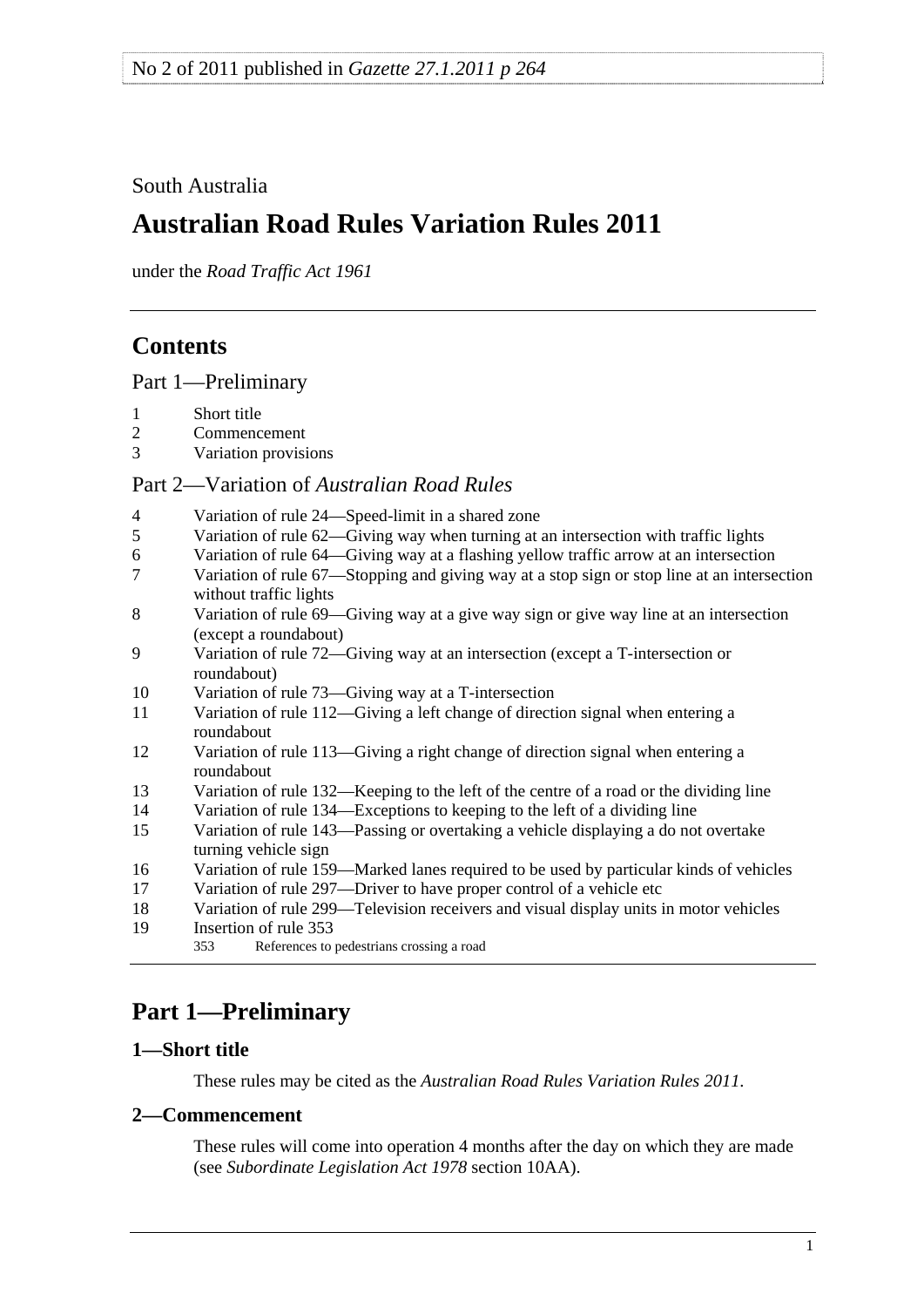#### <span id="page-1-0"></span>**3—Variation provisions**

In these rules, a provision under a heading referring to the variation of specified rules varies the rules so specified.

# **Part 2—Variation of** *Australian Road Rules*

## **4—Variation of rule 24—Speed-limit in a shared zone**

(1) Rule 24(1)—after "on a road" insert:

, or the road,

(2) Rule 24(2)—delete subrule (2) and substitute:

#### (2) A *shared zone* is:

- (a) if there is a shared zone sign and an end shared zone sign on a road and there is no intersection on the length of road between the signs—that length of road; or
- (b) if there is a shared zone sign on a road that ends in a dead end and there is no intersection on the length of road beginning at the sign and ending at the dead end—that length of road; or
- (c) a network of roads in an area with:
	- (i) a shared zone sign on each road into the area, indicating the same number; and
	- (ii) an end shared zone sign on each road out of the area; or
- (d) a road related area that is between a shared zone sign that relates to the area and an end shared zone sign that relates to the area.

**Note—** 

*Intersection* is defined in the dictionary.

(3) Rule 24(3)—delete "subrule (2) (a) and (b)" and substitute:

subrule  $(2)$  (c)  $(i)$  and  $(ii)$ 

## **5—Variation of rule 62—Giving way when turning at an intersection with traffic lights**

(1) Rule  $62(1)(a)$ —delete "on" and substitute:

crossing

(2) Rule 62(1)—after Note 4 insert:

**Note 5—** 

In relation to paragraph (a), rule 353 (1) specifies that a driver is not required to give way to a pedestrian who is crossing the road that the driver is leaving, and rule 353 (2) provides that a pedestrian who is only crossing a part of a road is considered to be crossing the road.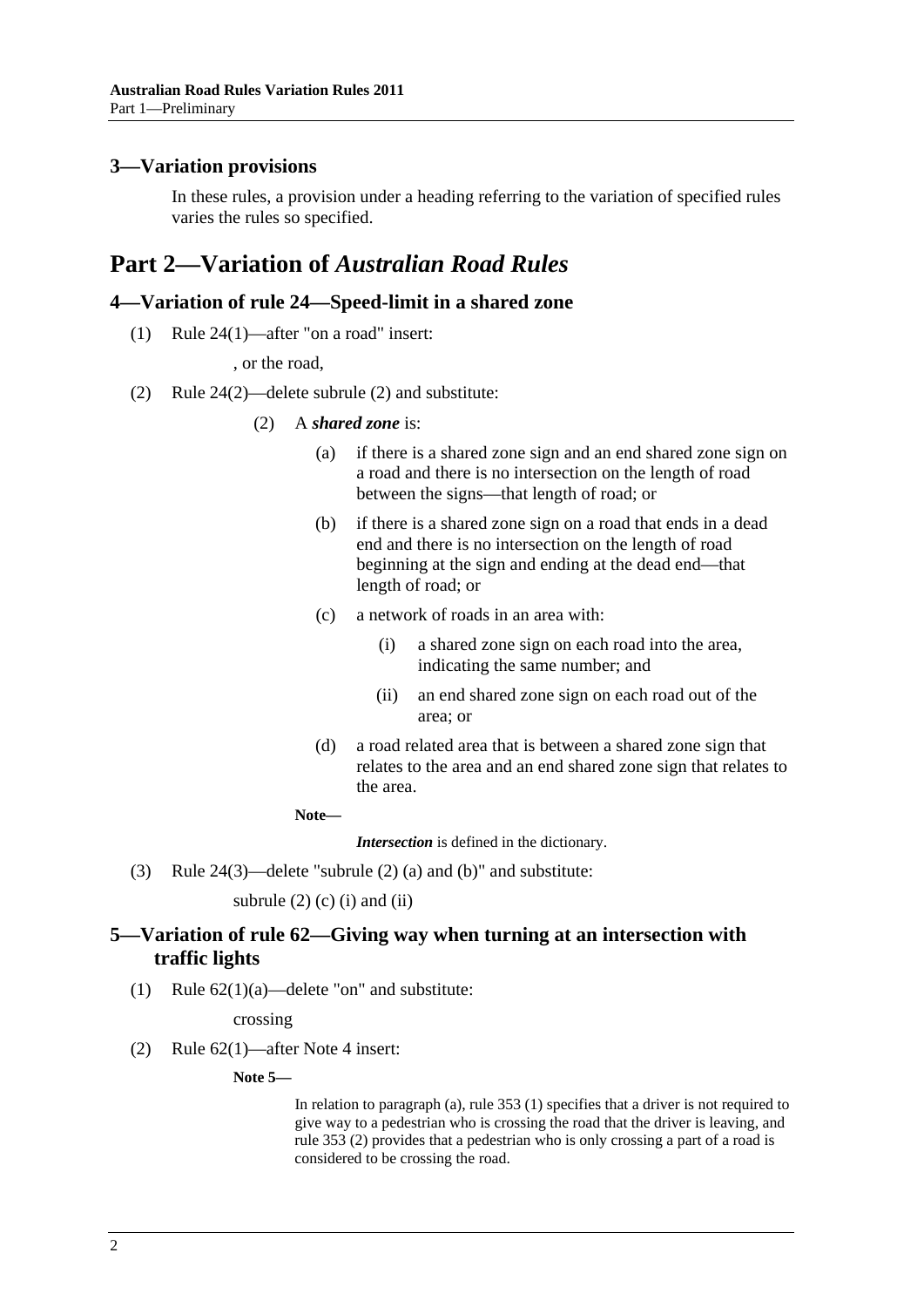### <span id="page-2-0"></span>**6—Variation of rule 64—Giving way at a flashing yellow traffic arrow at an intersection**

(1) Rule 64(b)—delete "on" and substitute:

crossing

(2) Rule 64—after Note 3 insert:

**Note 4—** 

In relation to paragraph (b), rule 353 (1) specifies that a driver is not required to give way to a pedestrian who is crossing the road that the driver is leaving, and rule 353 (2) provides that a pedestrian who is only crossing a part of a road is considered to be crossing the road.

#### **7—Variation of rule 67—Stopping and giving way at a stop sign or stop line at an intersection without traffic lights**

(1) Rule 67(4)—delete "on" and substitute:

who is crossing

(2) Rule 67(4)—at the end of subrule (4) insert:

**Note—** 

Rule 353 (1) specifies that a driver is not required to give way to a pedestrian who is crossing the road that the driver is leaving, and rule 353 (2) provides that a pedestrian who is only crossing a part of a road is considered to be crossing the road.

#### **8—Variation of rule 69—Giving way at a give way sign or give way line at an intersection (except a roundabout)**

(1) Rule 69(3)—delete "on" and substitute:

who is crossing

(2) Rule 69(3)—at the end of subrule (3) insert:

**Note—** 

Rule 353 (1) specifies that a driver is not required to give way to a pedestrian who is crossing the road that the driver is leaving, and rule 353 (2) provides that a pedestrian who is only crossing a part of a road is considered to be crossing the road.

#### **9—Variation of rule 72—Giving way at an intersection (except a T-intersection or roundabout)**

(1) Rule 72(3)(b)—delete "on" and substitute:

who is crossing

(2) Rule 72(3)—after the Note (now to be designated as Note 1) insert:

**Note 2—** 

In relation to paragraph (b), rule 353 (1) specifies that a driver is not required to give way to a pedestrian who is crossing the road that the driver is leaving, and rule 353 (2) provides that a pedestrian who is only crossing a part of a road is considered to be crossing the road.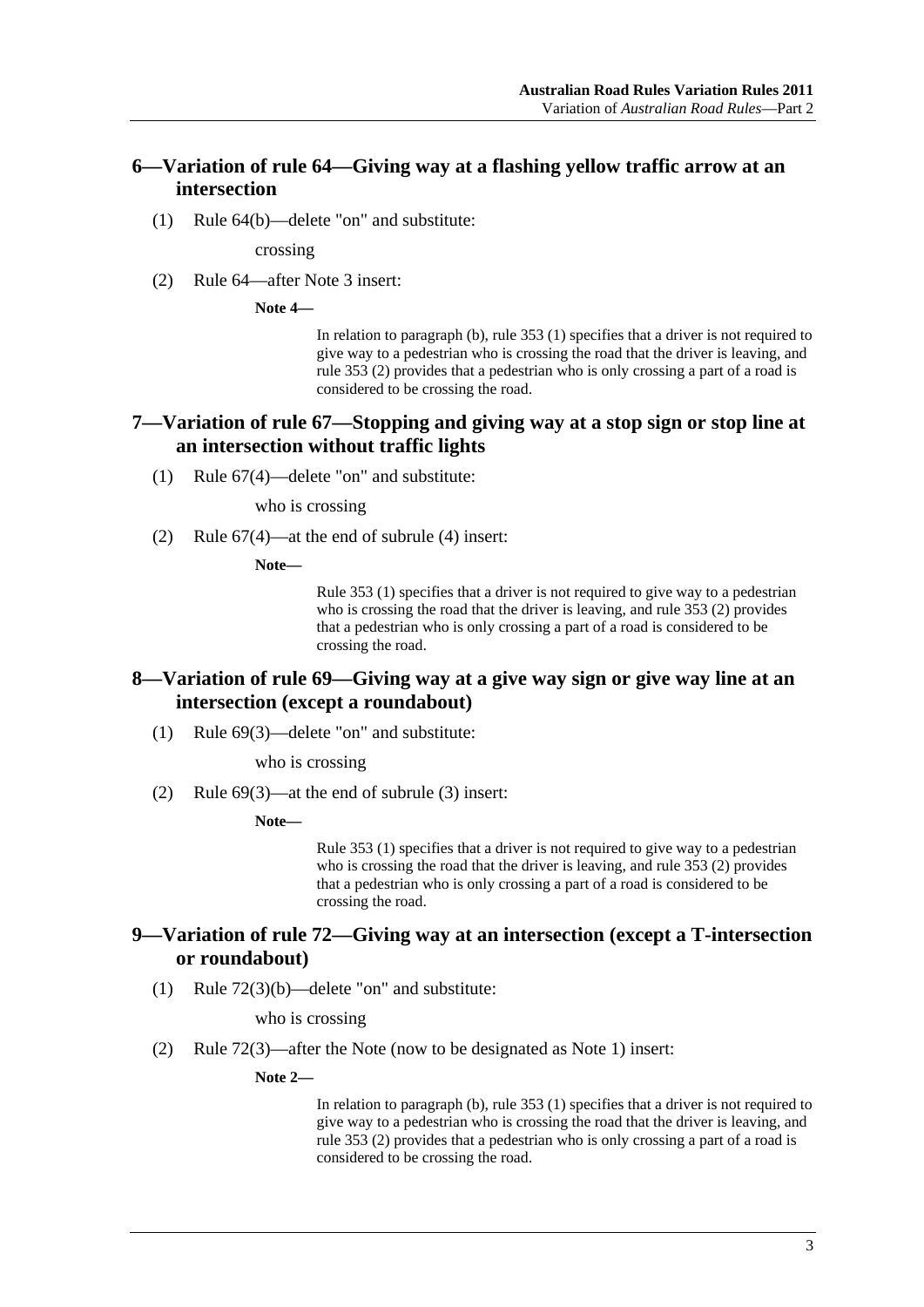<span id="page-3-0"></span>(3) Rule 72(5)(c)—delete "on" and substitute:

who is crossing

(4) Rule 72(5)—after the Note (now to be designated as Note 1) insert:

**Note 2—** 

In relation to paragraph (c), rule 353 (1) specifies that a driver is not required to give way to a pedestrian who is crossing the road that the driver is leaving, and rule 353 (2) provides that a pedestrian who is only crossing a part of a road is considered to be crossing the road.

#### **10—Variation of rule 73—Giving way at a T-intersection**

(1) Rule 73(2)(b)—delete "on" and substitute:

who is crossing

(2) Rule 73(2)—after the Note (now to be designated as Note 1) insert:

**Note 2—** 

In relation to paragraph (b), rule 353 (1) specifies that a driver is not required to give way to a pedestrian who is crossing the terminating road, and rule 353 (2) provides that a pedestrian who is only crossing a part of a road is considered to be crossing the road.

(3) Rule 73(4)—delete "on" and substitute:

who is crossing

(4) Rule 73(4)—after the Example insert:

**Note—** 

Rule 353 (1) specifies that a driver is not required to give way to a pedestrian who is crossing the continuing road, and rule 353 (2) provides that a pedestrian who is only crossing a part of a road is considered to be crossing the road.

(5) Rule 73(6)(b)—delete "on" and substitute:

who is crossing

(6) Rule 73(6)—after the Note (now to be designated as Note 1) insert:

**Note 2—** 

In relation to paragraph (b), rule 353 (1) specifies that a driver is not required to give way to a pedestrian who is crossing the continuing road, and rule 353 (2) provides that a pedestrian who is only crossing a part of a road is considered to be crossing the road.

#### **11—Variation of rule 112—Giving a left change of direction signal when entering a roundabout**

Rule 112(2)—delete subrule (2), including the Note, and substitute:

 (2) Before entering the roundabout, the driver must give a left change of direction signal for long enough to give sufficient warning to other drivers and pedestrians.

Offence provision.

**Note—** 

*Left change of direction signal* is defined in the dictionary.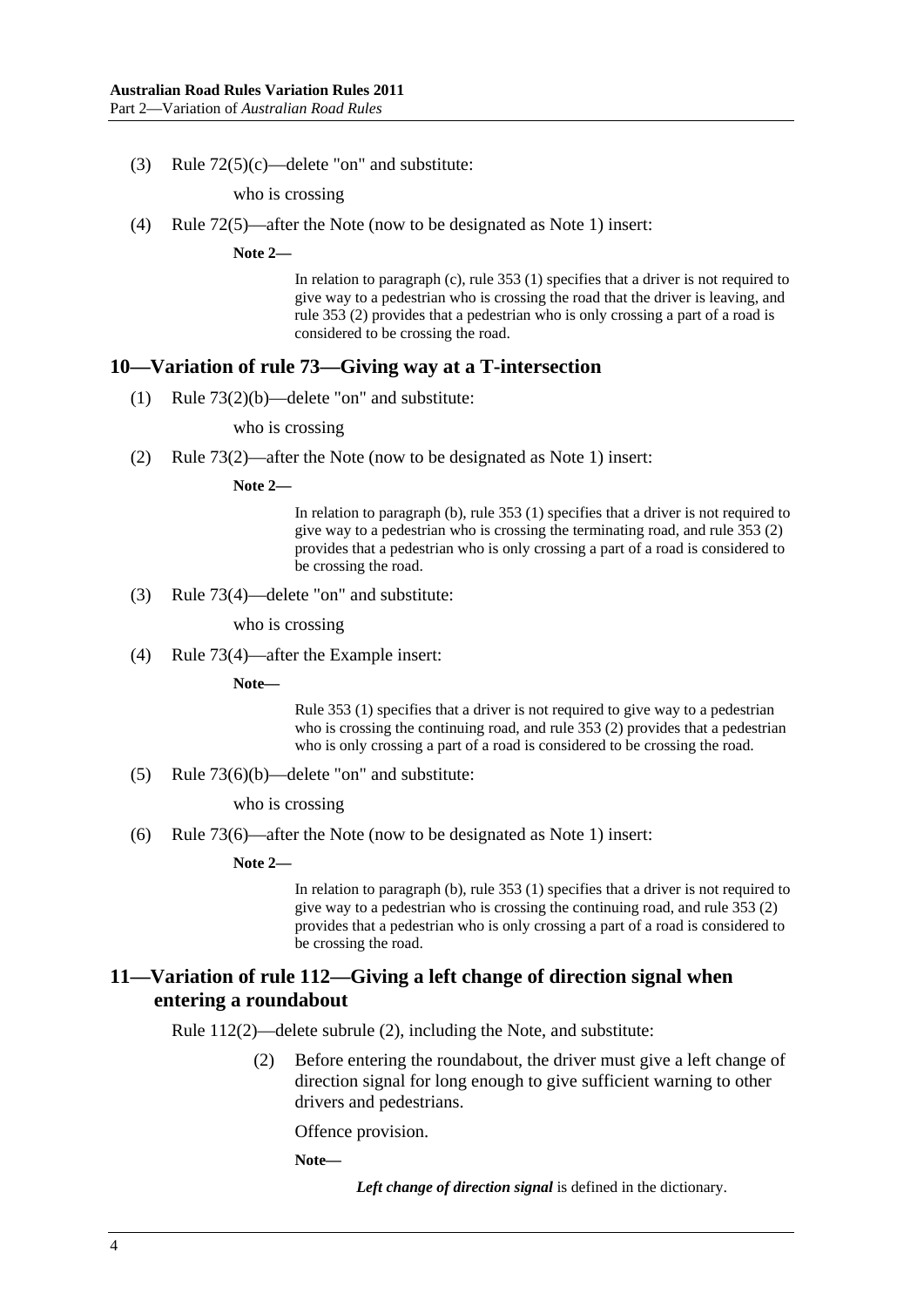## <span id="page-4-0"></span>**12—Variation of rule 113—Giving a right change of direction signal when entering a roundabout**

- (1) Rule 113(2)—delete subrule (2), including the Note, and substitute:
	- (2) Before entering the roundabout, the driver must give a right change of direction signal for long enough to give sufficient warning to other drivers and pedestrians.

Offence provision.

**Note—** 

*Right change of direction signal* is defined in the dictionary.

(2) Rule 113(3)—after paragraph (b) insert:

or

(c) the driver is about to leave the roundabout.

(3) Rule 113(3)—after Note 2 insert:

**Note 3—** 

Rule 118 requires a driver, if practicable, to give a left change of direction signal when leaving a roundabout.

#### **13—Variation of rule 132—Keeping to the left of the centre of a road or the dividing line**

(1) Rule 132(2), Note—delete the Note and substitute:

**Note—** 

Rule 134 deals with driving to the right of the dividing line to overtake another vehicle, to enter or leave a road, or to move from one part of the road to another. Rule 139 (2) deals with driving to the right of the dividing line to avoid an obstruction.

The effect of this subrule, in relation to continuous dividing lines, is as follows:

- in the case of a dividing line that is only a single continuous dividing line, or that is a broken dividing line to the right of a single continuous dividing line, a driver may only drive to the right of such a line in the circumstances set out in rules 134 (3) and 139 (2) (as supplemented by rule 139 (3));
- in the case of a dividing line that is a single continuous dividing line to the right of a broken dividing line, a driver may only drive to the right of such a line in the circumstances set out in rules 134 (2), 134 (3) and 139 (2);
- in the case of a dividing line that is 2 parallel continuous dividing lines, a driver may only drive to the right of such a line in the circumstances set out in rule 139 (2) (as supplemented by rule 139 (3)).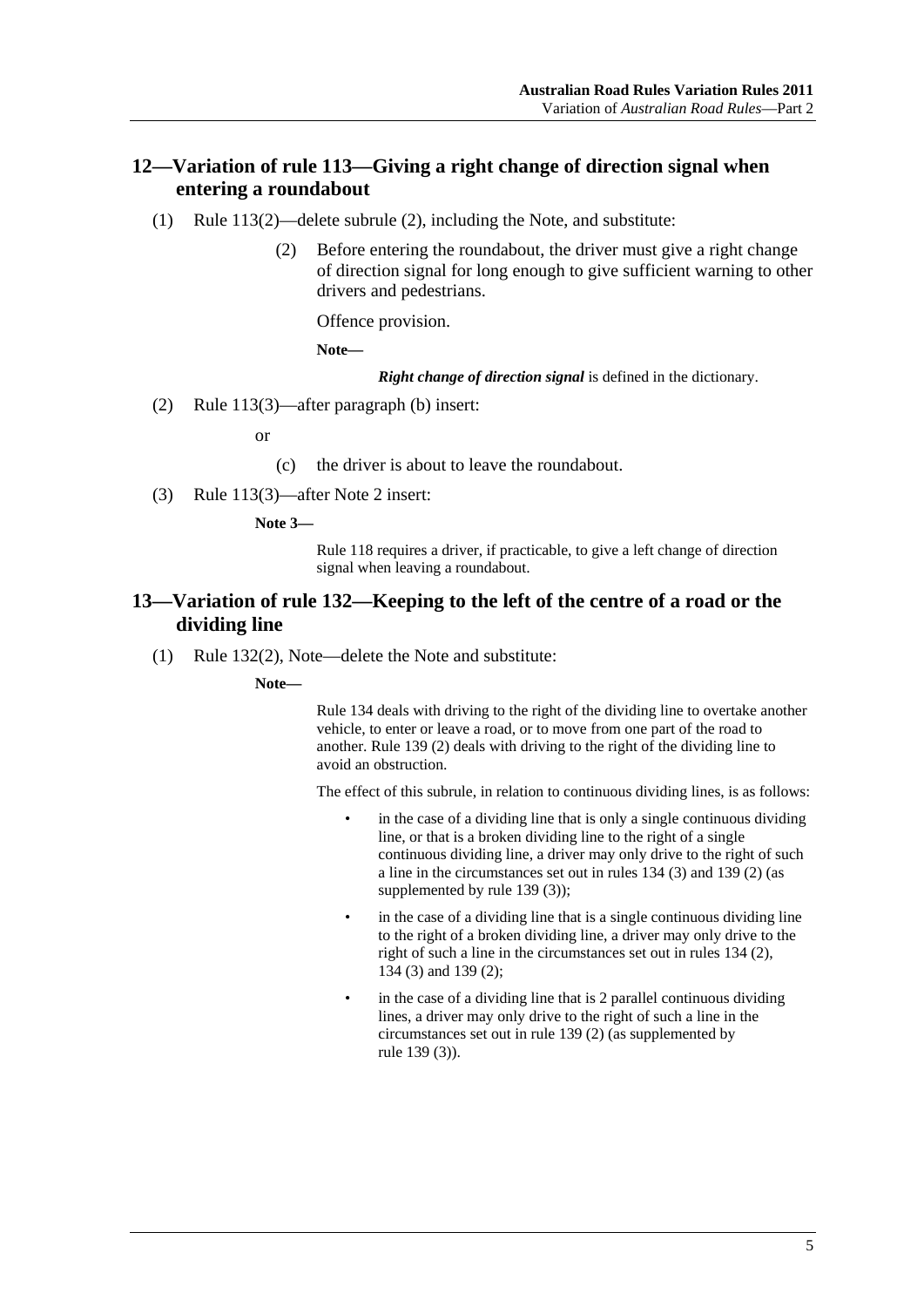#### <span id="page-5-0"></span>(2) Rule 132(2A)—at the end of subrule (2A) insert:

**Examples—** 

Example 1 Driving across a single continuous dividing line to make a U-turn is not permitted Example 2 Driving across a single continuous dividing line to the left of a broken dividing line to make a U-turn is not permitted Example 3 Driving across 2 parallel continuous dividing lines to make a U-turn is not permitted

## **14—Variation of rule 134—Exceptions to keeping to the left of a dividing line**

(1) Rule 134(2)—after "If the dividing line is a" insert:

single

(2) Rule 134(3)—delete "not 2 parallel continuous dividing lines" and substitute:

a single continuous or broken dividing line, or a broken dividing line to the left or right of a single continuous dividing line

(3) Rule 134, Examples—after Example 2 insert:



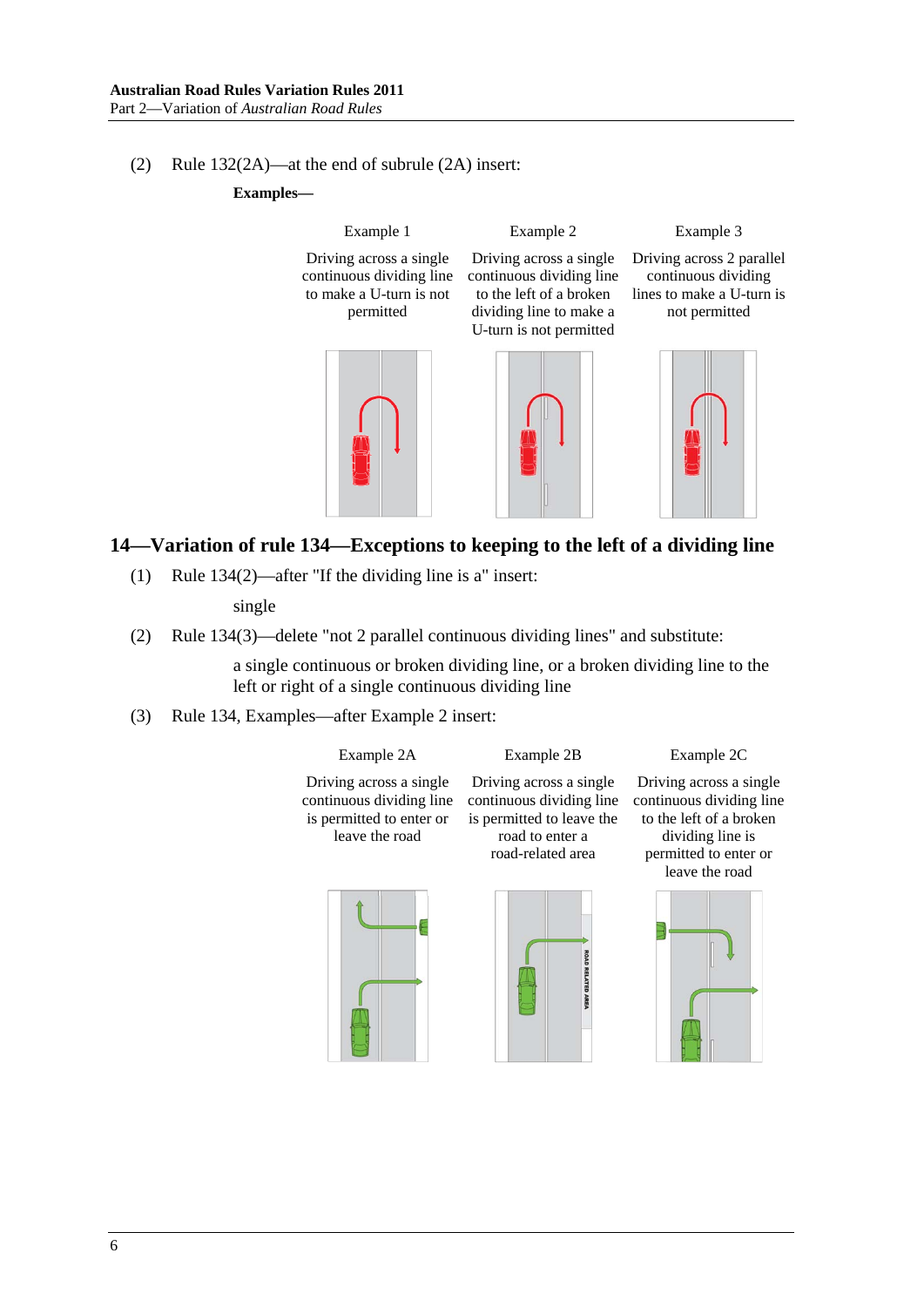## <span id="page-6-0"></span>**15—Variation of rule 143—Passing or overtaking a vehicle displaying a do not overtake turning vehicle sign**

Rule 143—after subrule (1) insert:

- (1A) A driver must not drive past, or overtake, to the left of a vehicle displaying a do not overtake turning vehicle sign unless:
	- (a) the driver is driving on a multi-lane road and the vehicle can be safely overtaken in a marked lane to the left of the vehicle; or
	- (b) the vehicle is turning right, or making a U-turn from the centre of the road, and is giving a right change of direction signal and it is safe to overtake to the left of the vehicle; or
	- (c) the vehicle is stationary and it is safe to overtake to the left of the vehicle.

Offence provision.

**Note—** 

*Centre of the road, marked lane, multi-lane road, overtake, right change of direction signal* and *U-turn* are defined in the dictionary.

#### **16—Variation of rule 159—Marked lanes required to be used by particular kinds of vehicles**

Rule 159(1)—after paragraph (c) insert:

or

 (d) intending to turn off the road or to make a U-turn, and in order to do so safely without disrupting other vehicles on the road it is necessary to position the vehicle in another lane before starting the turn, or to make the turn.

### **17—Variation of rule 297—Driver to have proper control of a vehicle etc**

Rule 297(3) and (4)—delete subrules (3) and (4) and substitute:

 (3) The rider of a motor bike must not ride with an animal on the motor bike between the rider and the handle bars, or in another position that interferes with the rider's ability to control the motor bike or to have a clear view of the road.

Offence provision.

**Note—** 

*Motor bike* is defined in the dictionary.

 (4) [Subrule \(3\)](#page-6-0) does not apply to the rider of a motor bike who rides with an animal between the rider and the handle bars for a distance of not more than 500 metres on a road for the purpose of a farming activity that the rider is carrying out.